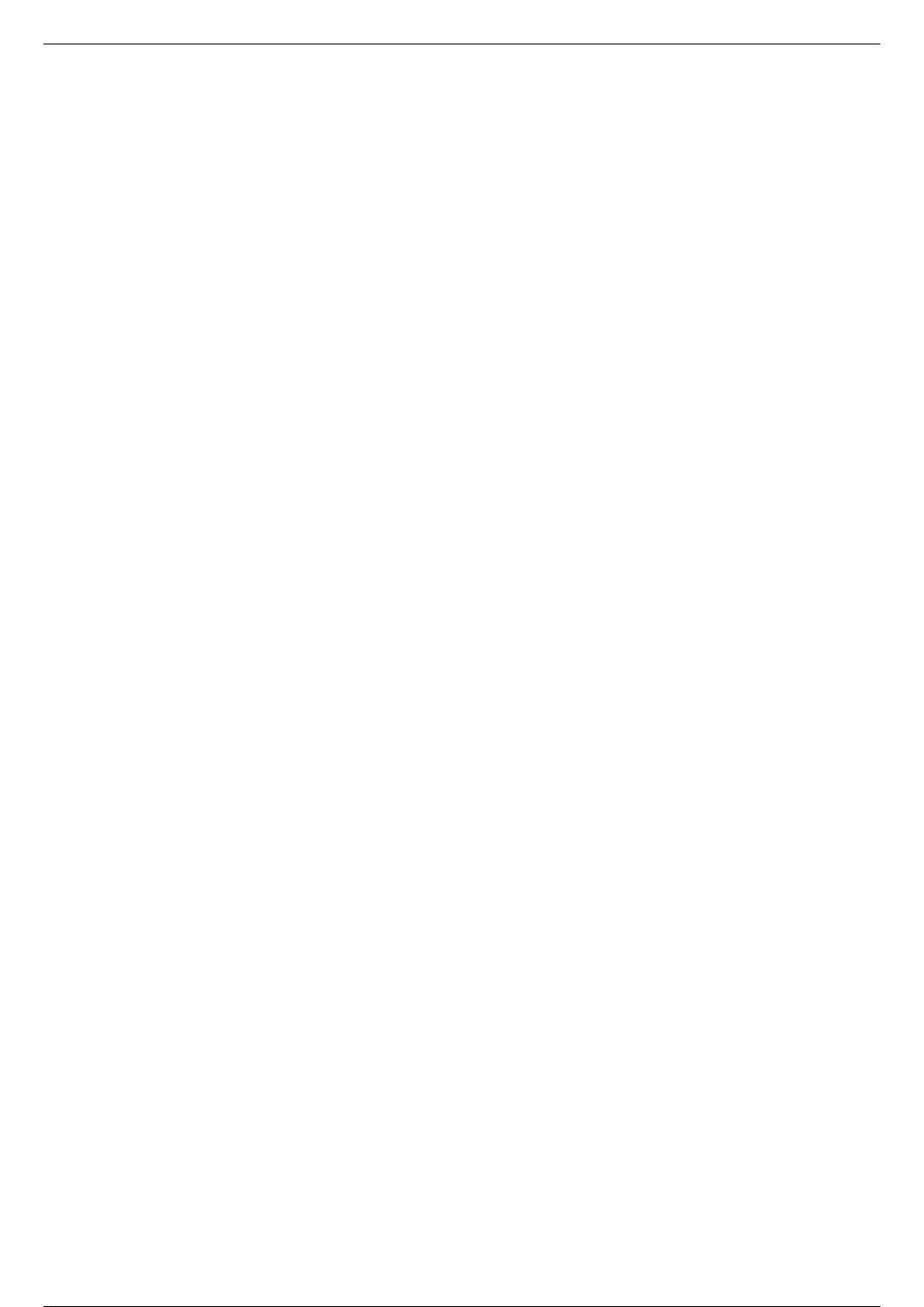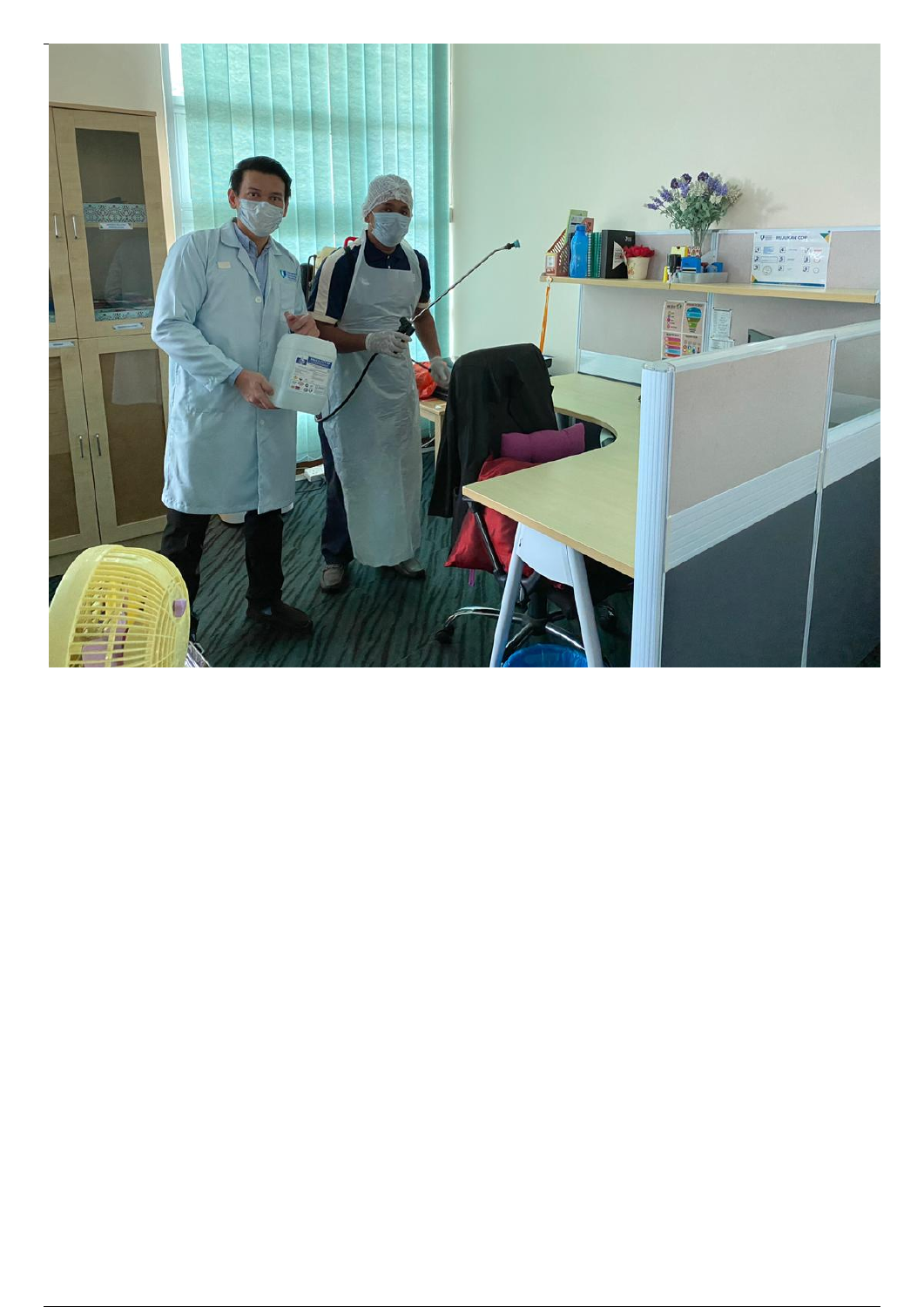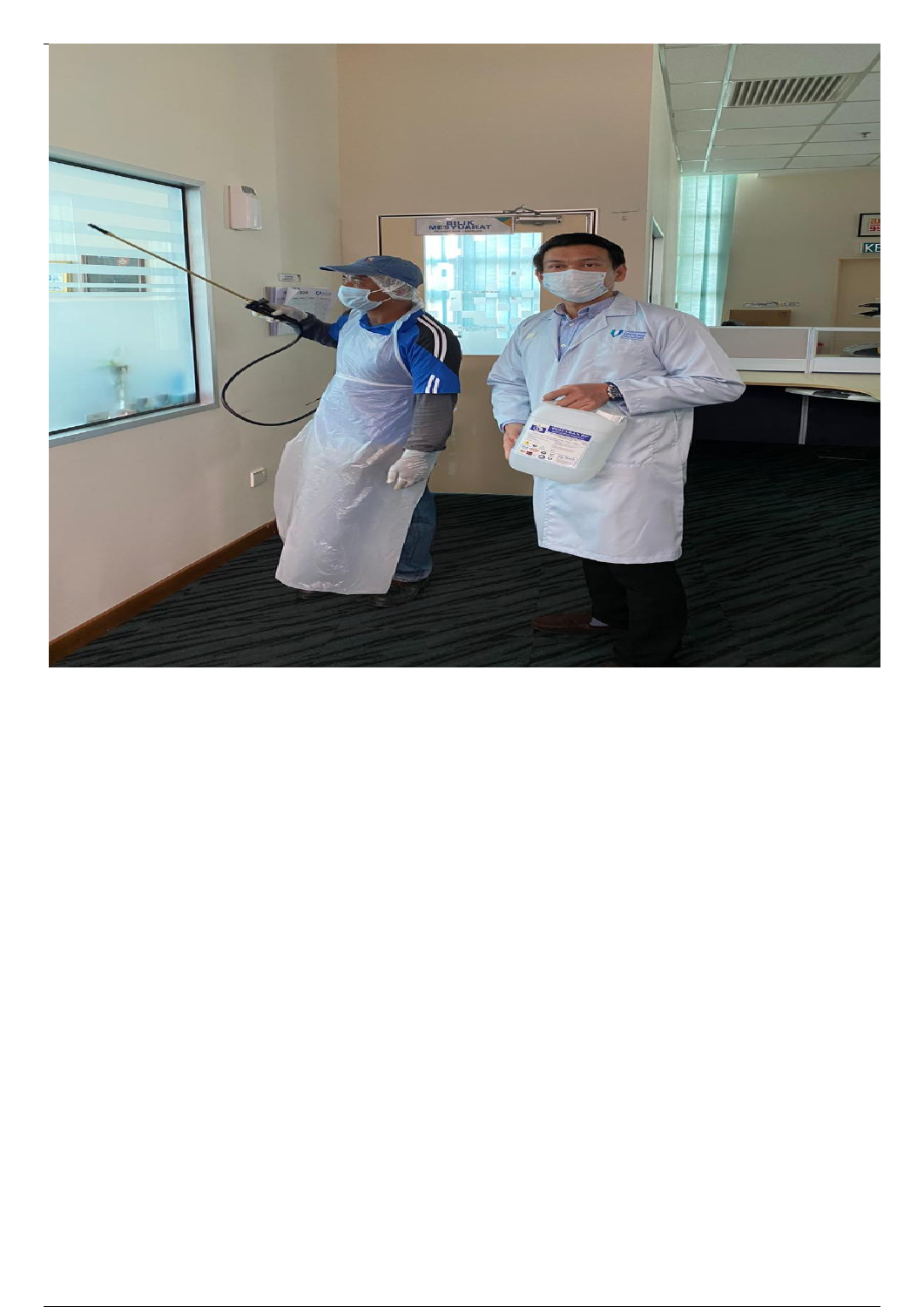

## **[General](/general)**

## **Environmentally friendly Diaclean Pera Sterilant disinfectant**

11 April 2020

Diaclean Pera Sterilant, a vinegar-based disinfectant (food grade acetic acid) produced by Universiti Malaysia Pahang (UMP) researchers, can kill 99.9% microorganisms such as bacteria, viruses, fungi and protozoa.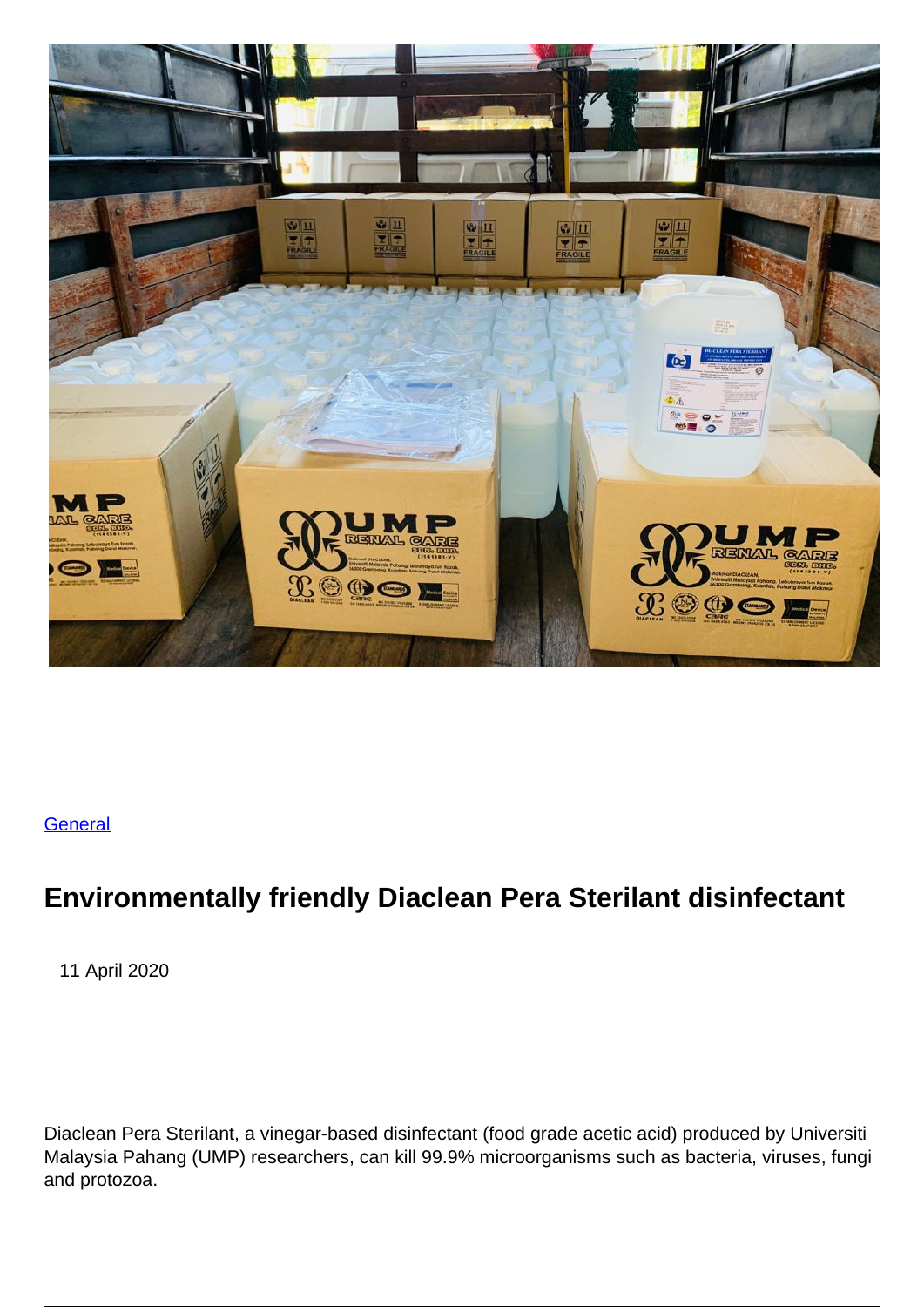This innovative organic disinfectant is environmentally friendly, user friendly (non-irritant), odourless, cheaper and classified as high-level disinfectants (HDL), and it does not leave any adverse effects on surfaces and users.

According to the researcher from the Faculty of Civil Engineering Technology, Professor Dato' Ts. Dr. Zularisam Ab, Wahid, this product can be used in the work of disinfection as it is categorised as HDL that is free from aldehyde and alcohol.

"This general sanitiser can effectively kill all coronaviruses that naturally are enzootic, non-lipid and only need an intermediate- or mid-level disinfectant (MLD).

"This product is not only suitable as a surface disinfectant for housing areas, housing spaces, schools, offices and hospitals but also satisfactory for the livestock industry, food processing, packaging, medical devices sterilisation, potable water and wastewater treatment," he said.

This product has been tested for its effectiveness as an antimicrobial agent through in vitro test in Makmal Bioserasi & Klinikal Healthmedic Research Sdn. Bhd. And in vivo biocompatibility test in Makmal Bioserasi, Centre for Research and Instrumentation Management (CRIM), Universiti Kebangsaan Malaysia (UKM).

In addition, this Malaysian-made product contains peracetic acid as the active ingredient that kills coronavirus that causes Covid-19. It complies with the standards of the World Health Organization (WHO) and the United States Environmental Protection Agency (USEPA).

According to Professor Dato' Ts. Dr. Zularisam, Diaclean is initially used to clean and sterilise synthetic kidney filter and hemodialysis machines in dialysis centres that help patients to get dialysis service in 50 dialysis centres across the country.

"The application of Diaclean has been extended as a disinfectant spray for general disinfection of factories, universities and housing.

"Currently, many chlorine-based disinfectants are used containing sodium hypochlorite, sodium chlorite, chlorine and sodium dichloroisocyanurate, which can damage due to rusting, irritating and contaminating the environment.

"The active chlorine that reacts with organic materials in the environment can create carcinogenic byproducts such as trihalomethane and haloacetic acids (HAAs).

"The use of chemicals such as benzalkonium chloride, chloroxylenol and chlorhexidine, which are classified as low-level disinfectant level (LLD), is not as effective to kill most microorganisms, especially coronavirus," he said.

He added that apart from being inorganic, these disinfectants remain in the environment as residuals that are difficult to be degraded or stabilised naturally.

"With low effectiveness and high cost, these inorganic disinfectants are believed to create not environmentally friendly byproducts that are irritating and cause harm to operators and users.

"There are also highly effective high-level disinfectants (HDL) such as hydrogen peroxide and aldehydes, but the active ingredients are corrosive, smelly, costly and carcinogenic, as well as affect